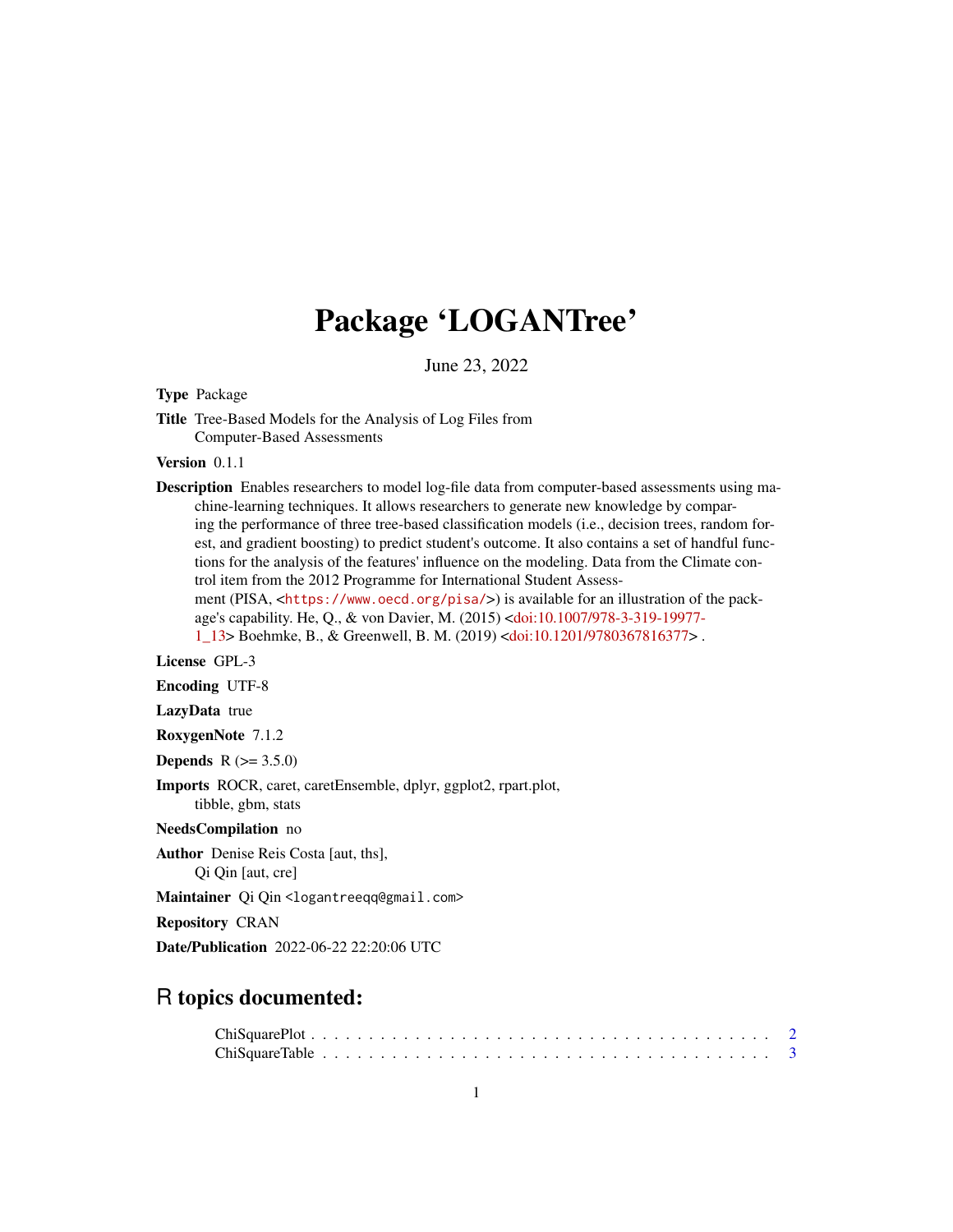## <span id="page-1-0"></span>2 ChiSquarePlot

| $\overline{4}$ |
|----------------|
| 5              |
| 6              |
| 6              |
| 7              |
| 7              |
| - 9            |
| - 10           |
| $-11$          |
|                |
|                |
|                |
|                |
|                |
|                |
|                |
|                |

#### **Index** 2008 **[19](#page-18-0)99**

ChiSquarePlot *Plot for Chi-square Statistics*

## Description

Plot for Chi-square Statistics

## Usage

```
ChiSquarePlot(
  trainingdata = NULL,
  nfeatureNames = NULL,
 outcome = NULL,
  level = NULL,
 ModelObject = NULL
)
```
## Arguments

| trainingdata  | A data set used for training                                                    |
|---------------|---------------------------------------------------------------------------------|
| nfeatureNames | A vector of feature names that will be used for computing chi-square statistics |
| outcome       | A character string with the name of the binary outcome variable.                |
| level         | A numerical value indicating the number of categories that the outcome contains |
| ModelObject   | A model object containing tree-based models                                     |

## Value

This function returns a barplot of scaled chi-square statistics for the study's features. These measures were computed as described by He & von Davier (2015).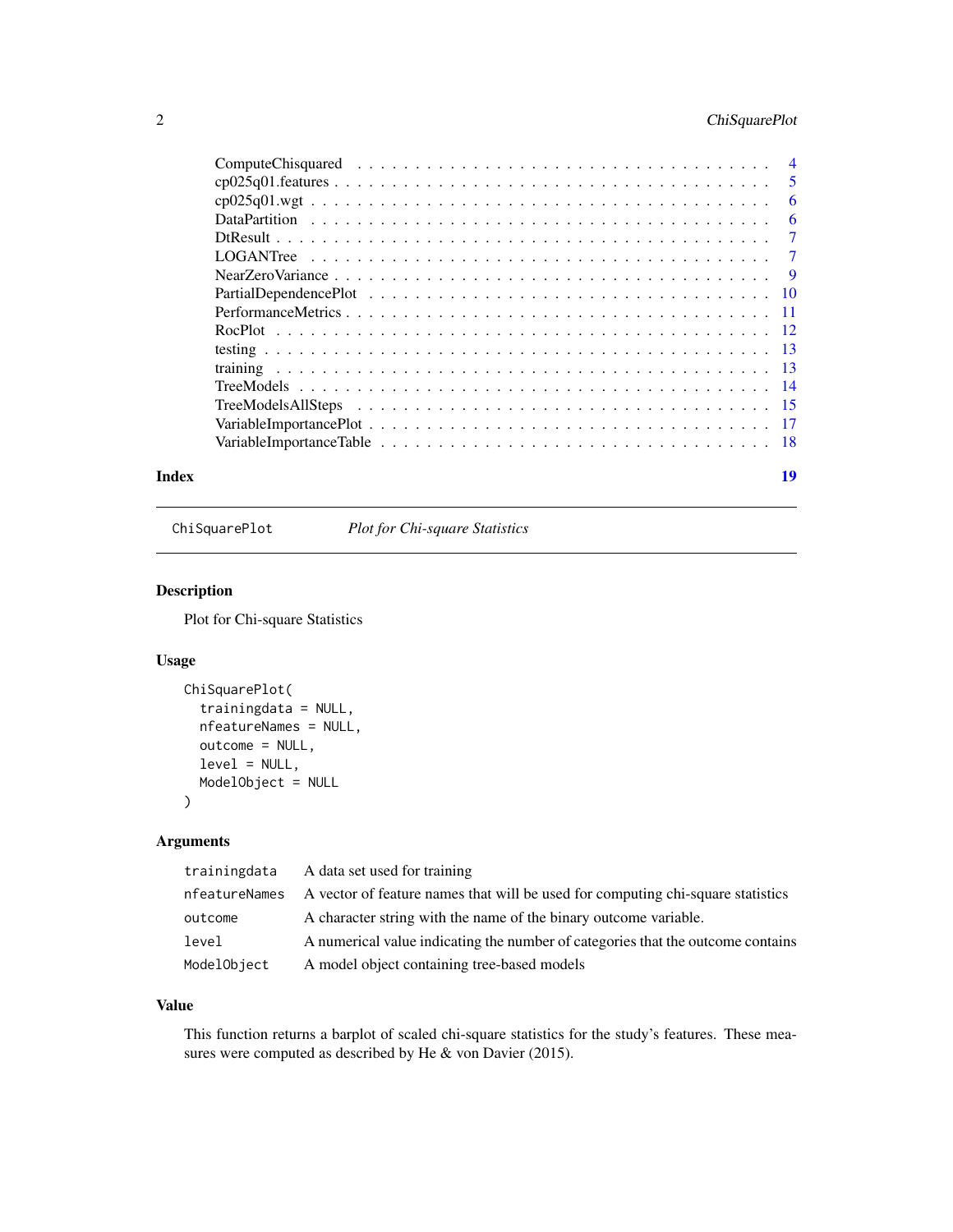## <span id="page-2-0"></span>ChiSquareTable 3

## References

He, Q., & von Davier, M. (2015). Identifying feature sequences from process data in problemsolving items with N-grams. In Quantitative Psychology Research: The 79th Annual Meeting of the Psychometric Society (pp. 173–190). Madison, Wisconsin: Springer International Publishing.

## Examples

```
colnames(training)[14] <- "perf"
ensemblist <- TreeModels(traindata = training,
methodlist = c("dt", "gbm"),checkprogress = TRUE)
ChiSquarePlot(trainingdata = training,
nfeatureNames = colnames(training[,7:13]),
```
outcome = "perf", level = 2, ModelObject = ensemblist\$ModelObject)

ChiSquareTable *Chi-square Statistics Table*

#### Description

Chi-square Statistics Table

#### Usage

```
ChiSquareTable(
  trainingdata = NULL,
  nfeatureNames = NULL,
 outcome = NULL,
  level = NULL,
 ModelObject = NULL
)
```
## Arguments

| trainingdata  | A data set used for training                                                    |
|---------------|---------------------------------------------------------------------------------|
| nfeatureNames | A vector of feature names that will be used for computing chi-square statistics |
| outcome       | A character string with the name of the binary outcome variable.                |
| level         | A numerical value indicating the number of categories that the outcome contains |
| ModelObject   | A model object containing tree-based models                                     |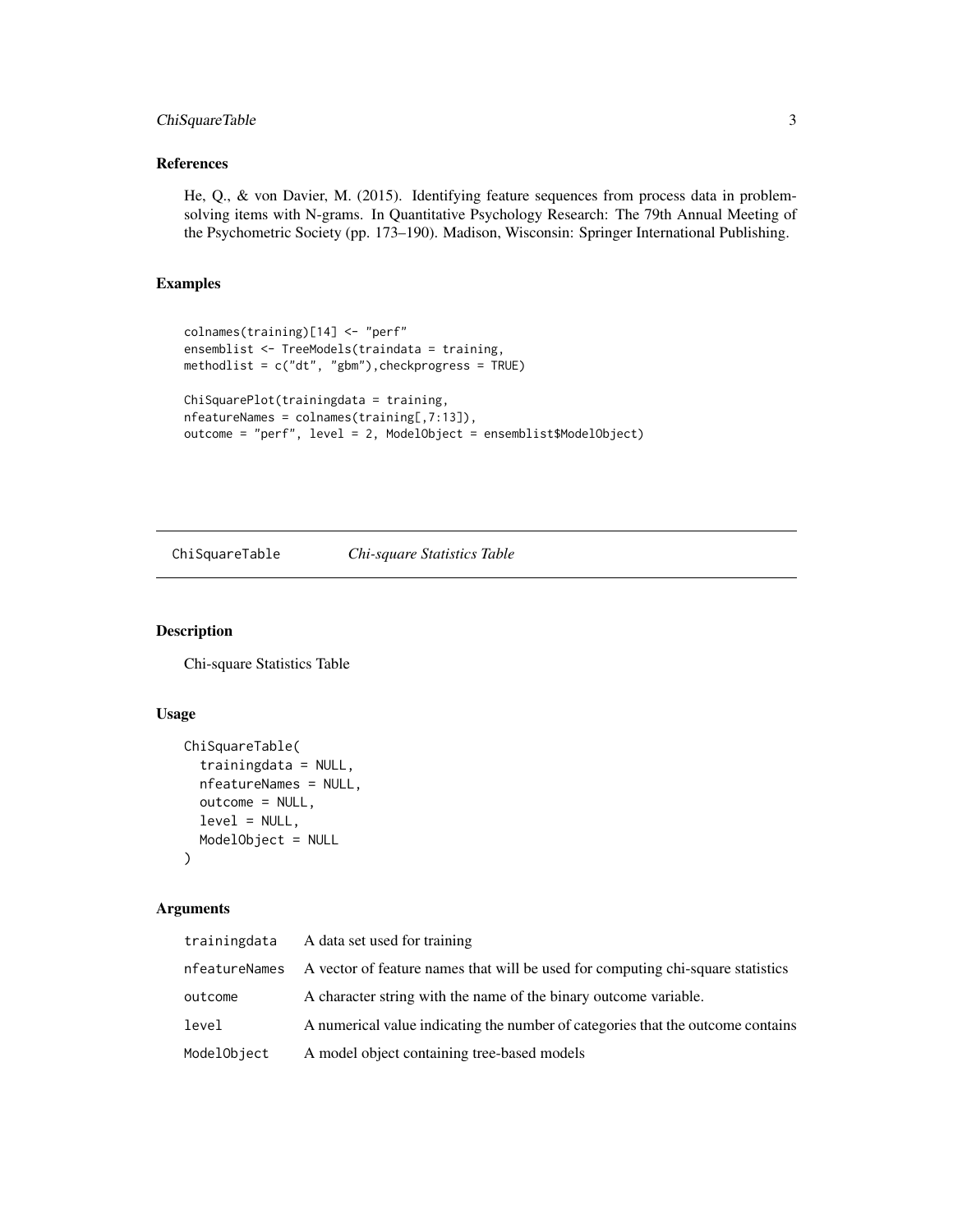## <span id="page-3-0"></span>Value

This function returns a table with five columns. The chi-square statistics were computed as described by He & von Davier (2015).

Feature: Features names

CvAverageChisq: Average chisquare statistics computed from 10-fold cross validation samples

Rank.CvAverageChisq: Ordem of the feature importance from the CvAverageChisq measures#'

OverallChisq: chisquare scores computed from the whole training sample

Rank.OverallChisq: Ordem of the feature importance from the OverallChisq measures

## References

He, Q., & von Davier, M. (2015). Identifying feature sequences from process data in problemsolving items with N-grams. In Quantitative Psychology Research: The 79th Annual Meeting of the Psychometric Society (pp. 173–190). Madison, Wisconsin: Springer International Publishing.

### Examples

```
colnames(training)[14] <- "perf"
ensemblist <- TreeModels(traindata = training,
methodlist = c("dt", "gbm"), checkprogress = TRUE)
ChiSquareTable(trainingdata=training,
nfeatureNames=colnames(training[,7:13]),
outcome = "perf",level = 2, ModelObject = ensemblist$ModelObject)
```
ComputeChisquared *Compute the chi-square scores of features*

## Description

Compute the chi-square scores of features

## Usage

```
ComputeChisquared(data, outcome, level, weight = FALSE, ctable = FALSE)
```
#### Arguments

| data    | A dataset containing an outcome variable and action features with either raw<br>frequencies or weighted frequencies. |
|---------|----------------------------------------------------------------------------------------------------------------------|
| outcome | Name of the outcome variable.                                                                                        |
| level   | The level of outcome. e.g. correct/incorrect would be of 2 levels; 0/1/2 would<br>be 3 levels                        |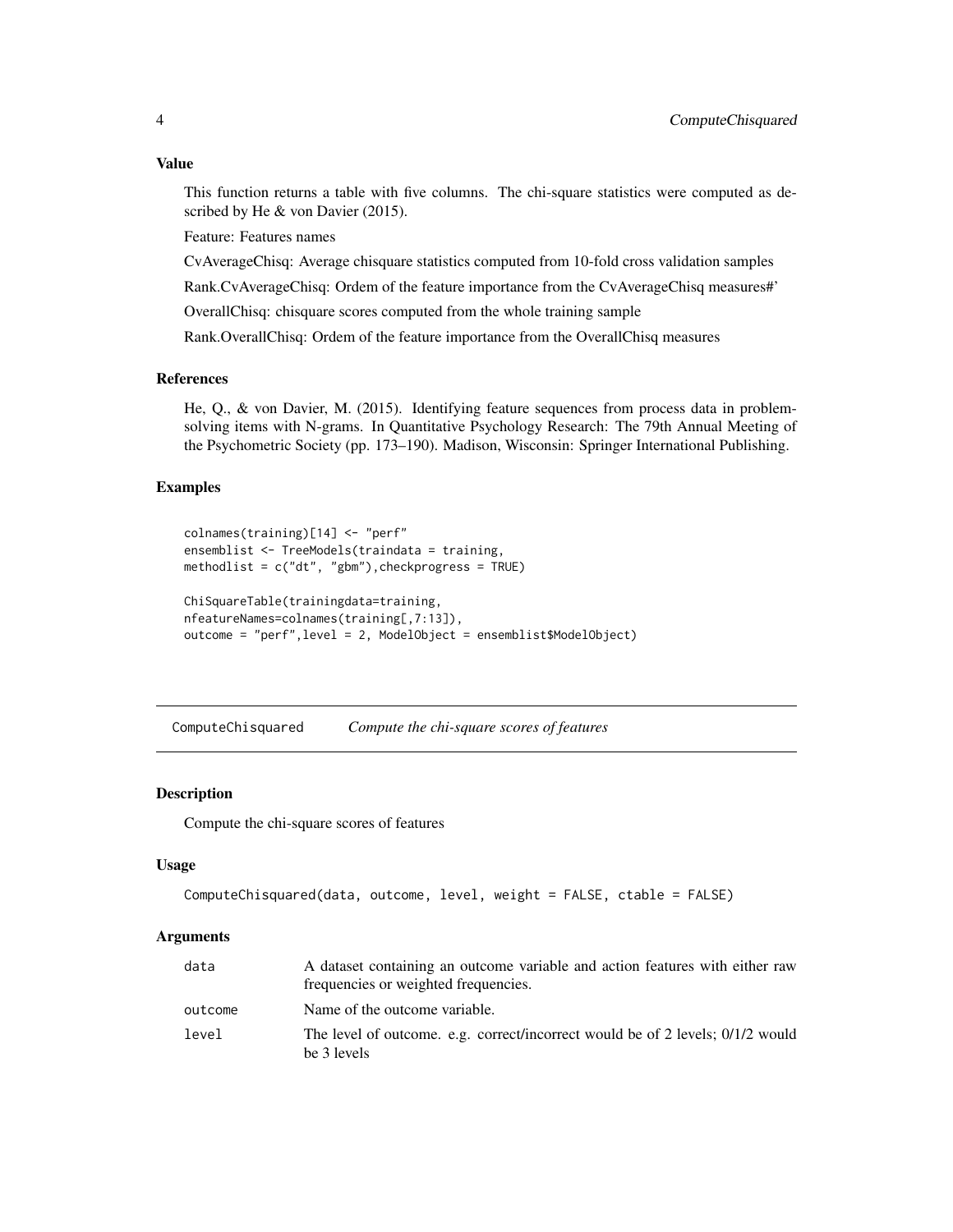<span id="page-4-0"></span>

| weight | If weight = TRUE, the weighted frequencies will be computed and then be uti-<br>lized for the chi-square scores; If weight $=$ F, returning the chisquare scores |
|--------|------------------------------------------------------------------------------------------------------------------------------------------------------------------|
|        | computed from the raw feature frequencies.                                                                                                                       |
| ctable | If ctable $=$ TRUE, returning the contingency tables instead of the chi-square                                                                                   |
|        | scores.                                                                                                                                                          |

#### Value

This function returns a data frame with ranked chi-scores or contingency tables for each feature.

To get the weighted frequencies solely, please run WeightedFeatures() in LOGAN package.

#### References

He Q., von Davier M. (2015) Identifying Feature Sequences from Process Data in Problem-Solving Items with N-Grams. In: van der Ark L., Bolt D., Wang WC., Douglas J., Chow SM. (eds) Quantitative Psychology Research. Springer Proceedings in Mathematics & Statistics, vol 140. Springer, Cham. https://doi-org.ezproxy.uio.no/10.1007/978-3-319-19977-1\_13

## Examples

```
ComputeChisquared(data = cp025q01.wgt[, c(7:13,15)],outcome = "outcome", level = 2, weight = FALSE, ctable = FALSE)
ComputeChisquared(data = training[,7:14],
```

```
outcome = "outcome", level = 2, weight = FALSE, ctable = TRUE)
```
cp025q01.features *Data for PISA 2012, CP025, Q01 (selected countries)*

#### Description

A dataset containing the original features generated from 2012 PISA Climate Control CP025Q01 task

## Usage

```
cp025q01.features
```
## Format

A data frame with 1456 rows and 16 variables.

## Source

<https://www.frontiersin.org/articles/10.3389/fpsyg.2019.02461/full>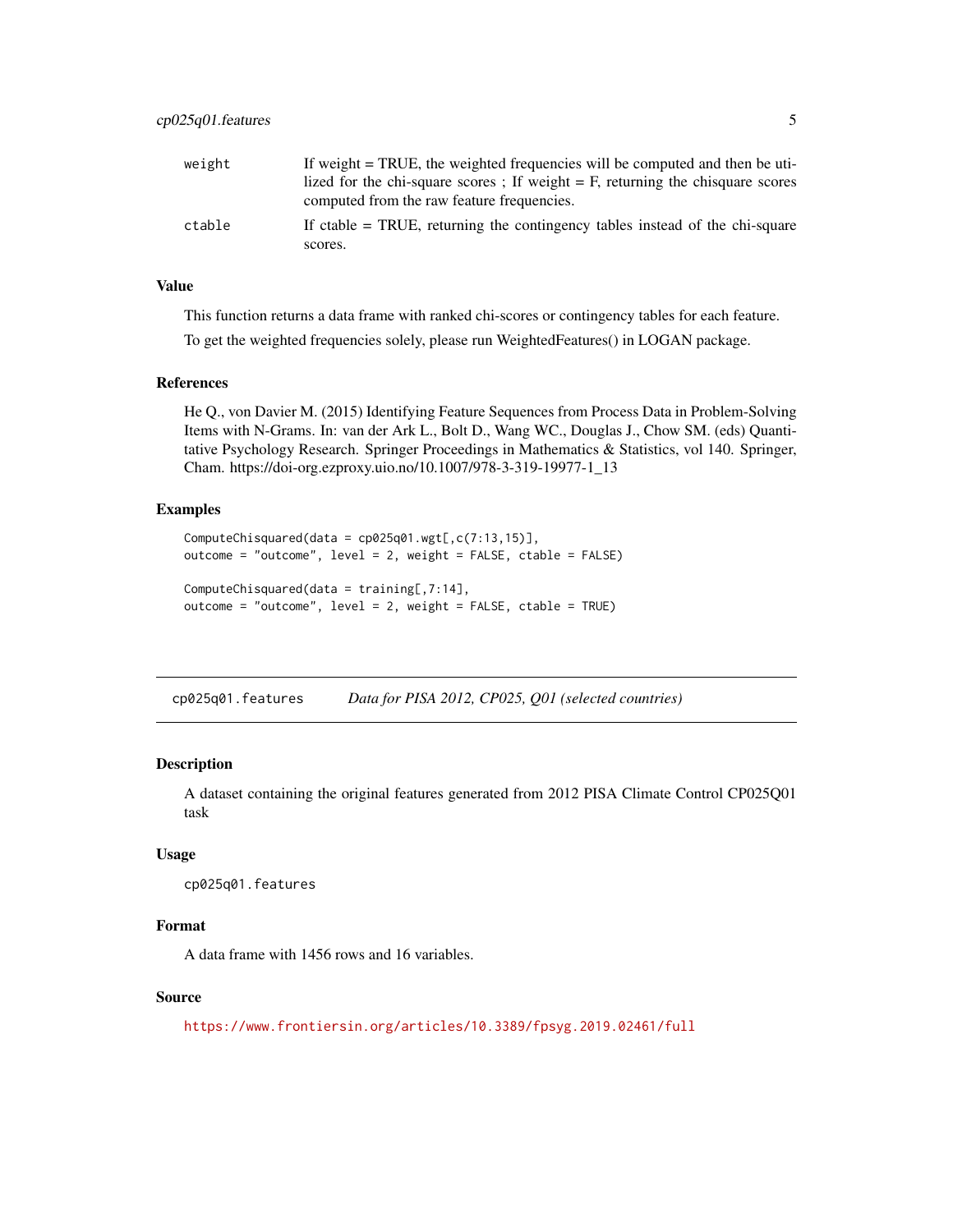<span id="page-5-0"></span>

A dataset containing the weighted features generated from 2012 PISA Climate Control CP025Q01 task

## Usage

cp025q01.wgt

## Format

A data frame with 1456 rows and 15 variables.

#### Source

<https://www.frontiersin.org/articles/10.3389/fpsyg.2019.02461/full>

DataPartition *Data Partition*

## Description

Data Partition

### Usage

```
DataPartition(data = NULL, outcome = NULL, proportion = 0.7, seed = 2022)
```
## Arguments

| data       | A data. frame that contains the study's features and the outcome variable.                             |
|------------|--------------------------------------------------------------------------------------------------------|
| outcome    | A character string with the name of the outcome variable from the data.                                |
| proportion | A numeric value for the proportion of data to be put into model training. Default<br>is set to $0.7$ . |
| seed       | A numeric value for set seed. It is set to be 2022 by default.                                         |

## Value

This function returns a list with training and testing data sets using a stratified selection by the outcome variable as performed by the createDataPartition function from the caret package.

#### Examples

dp <- DataPartition(data = cp025q01.wgt, outcome = "outcome")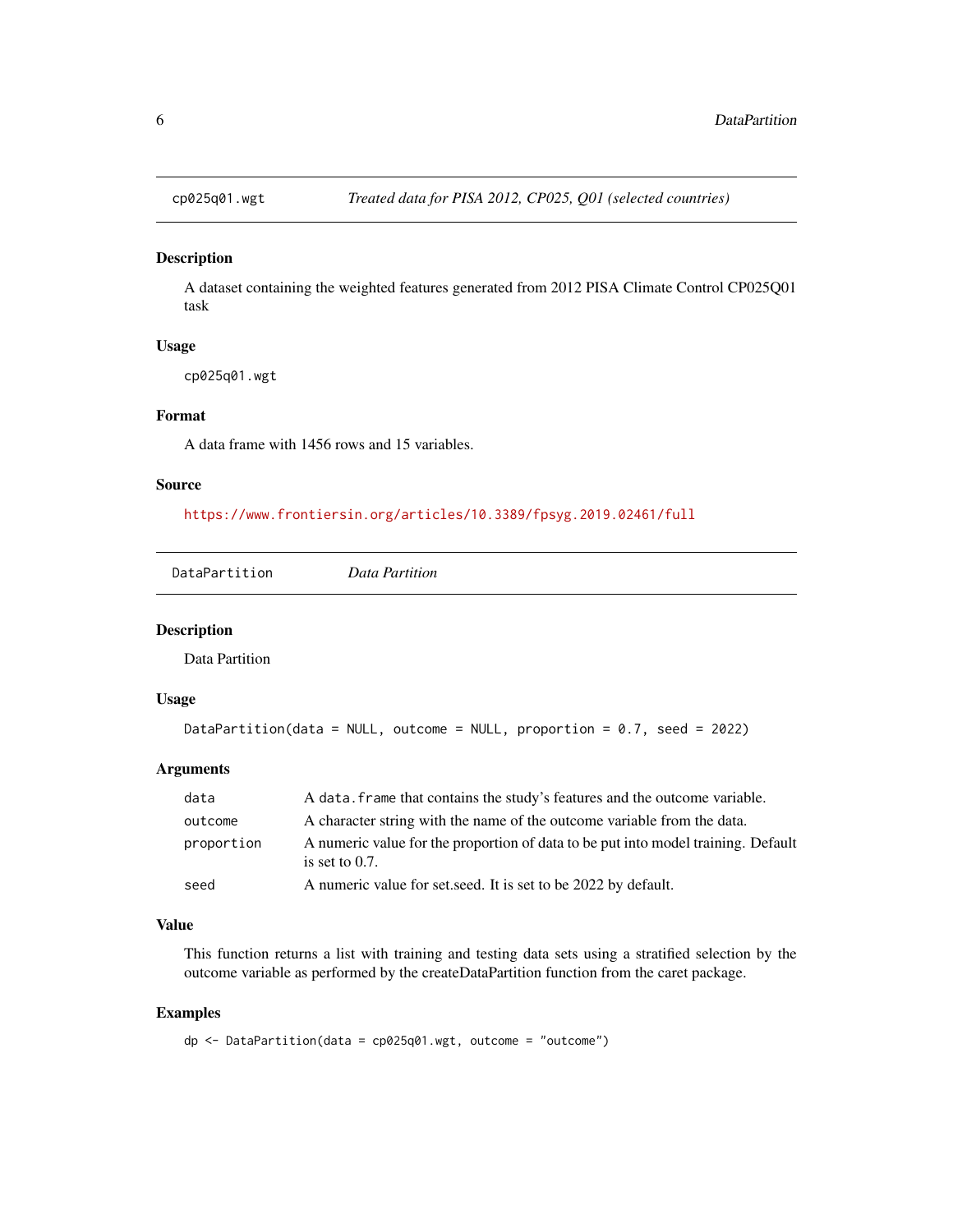<span id="page-6-0"></span>

Decision Tree Result in Text View and Plot

#### Usage

```
DtResult(ModelObject)
```
## **Arguments**

ModelObject A fitted model object from TreeModels() or TreeModelsAllSteps() functions.

### Value

This function returns the structure of the decision tree final model as a text view, and a plot of the rpart model object as displayed by the rpart.plot package.

## Examples

```
colnames(training)[14] <- "perf"
ensemblist <- TreeModels(traindata = training,
methodlist = "dt",checkprogress = TRUE)
```

```
DtResult(ensemblist$ModelObject)
```
LOGANTree *LOGANTree: Tree-based models for the analysis of log files from computer-based assessments*

#### Description

This package enables users to model log-file data from computer-based assessments using machinelearning techniques. It allows researchers to generate new knowledge by comparing the performance of three tree-based classification models (i.e., decision trees, random forest, and gradient boosting) to predict student's outcome. It also contains a set of handful functions for the analysis of the features' influence on the modeling. Data from the Climate control item from the 2012 Programme for International Student Assessment (PISA, <https://www.oecd.org/pisa/>) is available for an illustration of the package's capability. An application of the package functions for a math item in PISA 2012 is described in Qin (2022).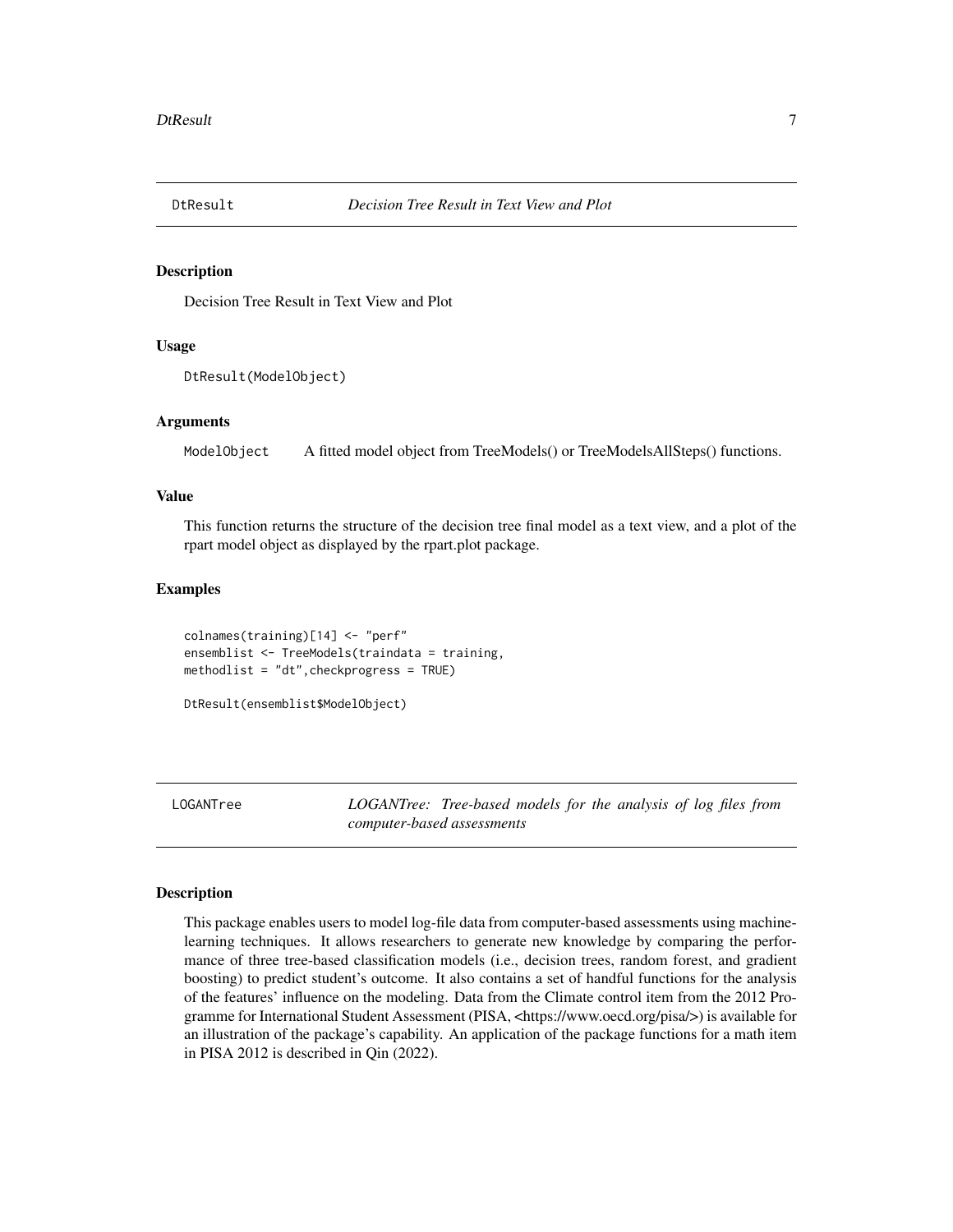## LOGANTree functions

The LOGANTree functions can be categorized in two types: (a) tree-based modeling and (b) features' analysis. While the first one provides tools for the specification and the evaluation of the three classification models, the second category is devoted to a careful analysis of the data features and their influence on the model's results. We use the caret package to perform most of the analyses and we provide summary reports and data visualization tools to better compare the three classifiers.

What follows is a list of functions organized per category:

Tree-based modeling:

- TreeModels
- DataPartition
- TreeModelsAllSteps
- PerformanceMatrics
- RocPlot

Features' analysis:

- NearZeroVariance
- DtResult(
- VariableImportanceTable
- VariableImportancePlot
- ChisquareTable
- ChisquarePlot
- PartialDependencePlot

#### Author(s)

- Qi Qin [aut, cre],
- Denise Reis Costa [aut, ths]

#### References

Qin, Q. (2022). Application of tree-based data mining techniques to examine log file data from a 2012 PISA computer-based Mathematics item. [Unpublished thesis]. University of Oslo.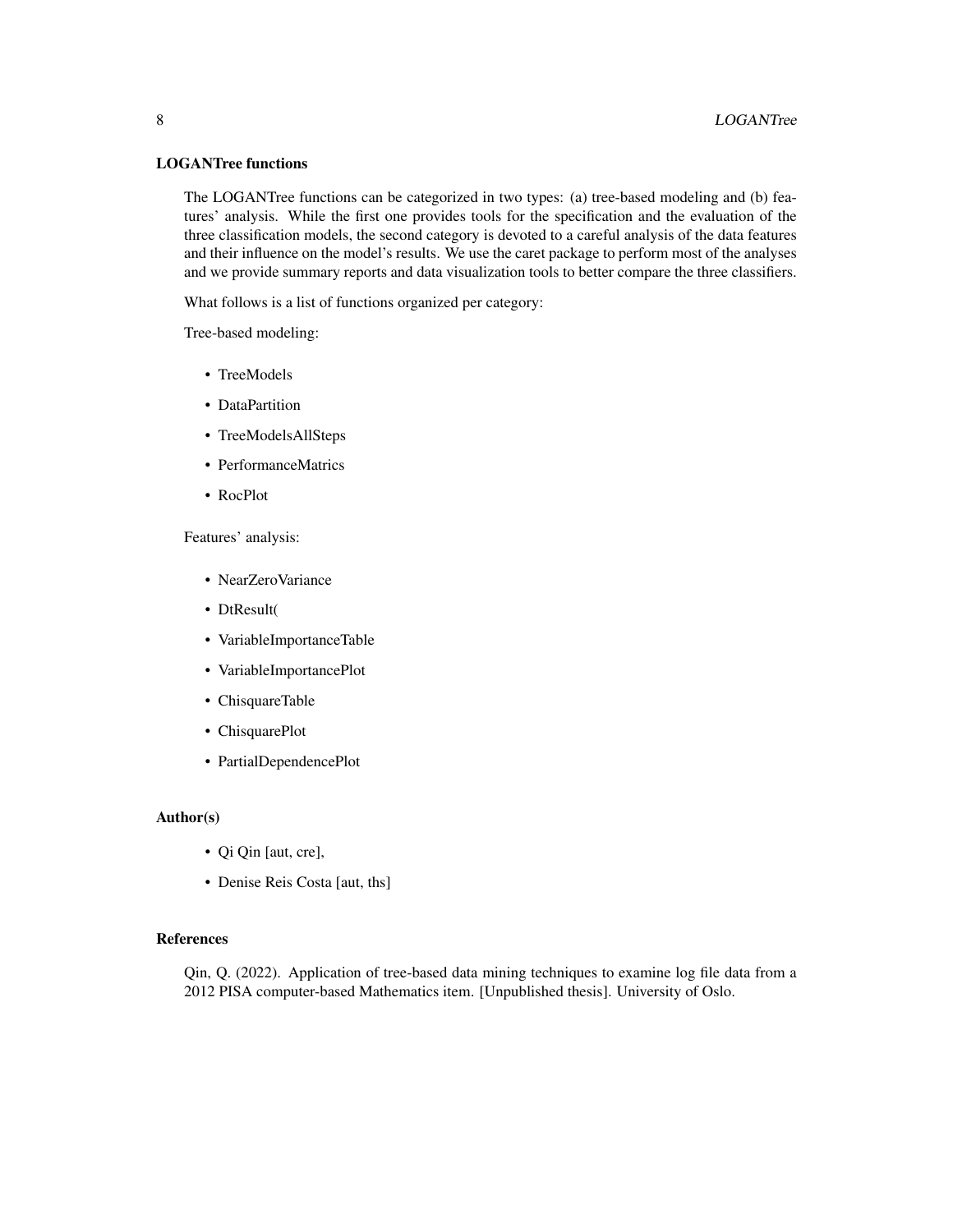<span id="page-8-0"></span>NearZeroVariance *Flag the features that have (near) zero variance*

#### Description

Flag the features that have (near) zero variance

#### Usage

NearZeroVariance(data)

#### Arguments

data A dataset containing the study's features.

#### Value

This function returns a dataframe with feature names and their frequency ratio, percentage of the unique value and logic values indicating whether the feature is zero variance or has near zero variance.

feature : name of the features.

flag.zv (Flag Zero Variance) : True/False, flagging zero variance.

fr (Frequency Ratio) : the ratio of the value with the highest frequency over the value with the second highest frequency.

puv (Percentage of Unique Values) : number of the unique values divided by the total number of samples.

flag.nzv (Flag Near Zero Variance) : True/False, flagging near zero variance.

#### References

Boehmke, B., & Greenwell, B. M. (2019). Hands-on machine learning with R. CRC Press.p.52-55. https://doi-org.ezproxy.uio.no/10.1201/9780367816377

#### Examples

NearZeroVariance(training)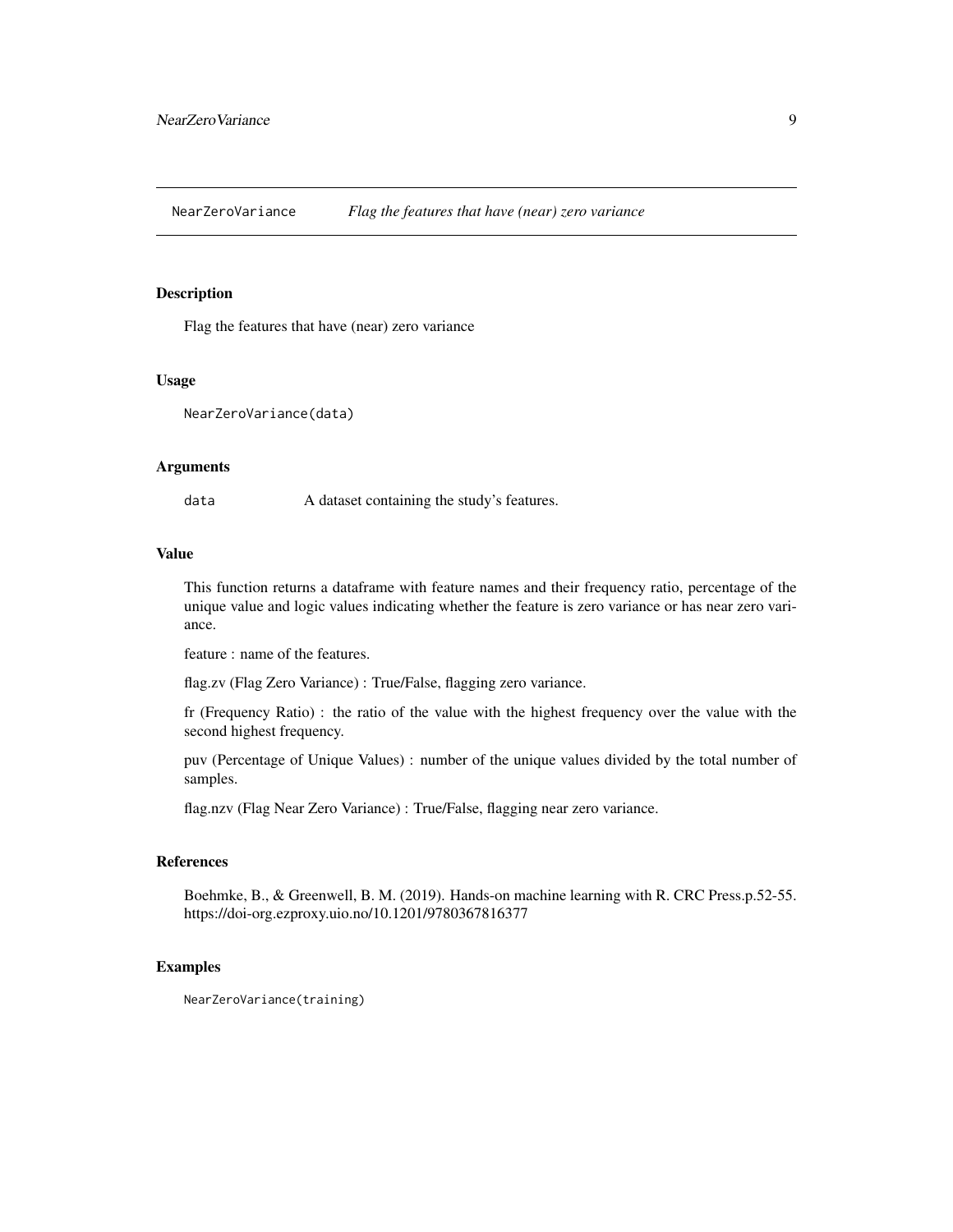<span id="page-9-0"></span>PartialDependencePlot *Partial Dependence Plot*

## Description

Partial Dependence Plot

## Usage

```
PartialDependencePlot(
  data = NULL,
  FeatureNames = NULL,
  FittedModelObject = NULL,
  j = 20)
```
## Arguments

| data              | A data. frame that contains the study's features and the outcome.                                      |
|-------------------|--------------------------------------------------------------------------------------------------------|
| FeatureNames      | A vector with the names of features to plot.                                                           |
| FittedModelObject |                                                                                                        |
|                   | A fitted model object.                                                                                 |
| j                 | A numerical value that indicates the size of the equally spaced values for the<br>feature of interest. |

## Value

This function returns a plot where  $X$  axis presents the values for each feature and  $Y$  axis illustrates the predicted proportion of correct answer to the item.

```
colnames(training)[14] <- "perf"
ensemblist <- TreeModels(traindata = training,
methodlist = c("dt","rf"),checkprogress = TRUE)
```

```
PartialDependencePlot(data = training,
FeatureNames = \text{colnames}(\text{training}[-c(4,14)]),FittedModelObject = ensemblist$ModelObject$rpart, j = 30)
```

```
PartialDependencePlot(data = training,
FeatureNames = colnames(training[-c(4,14)]),
FittedModelObject = ensemblist$ModelObject$ranger, j = 20)
```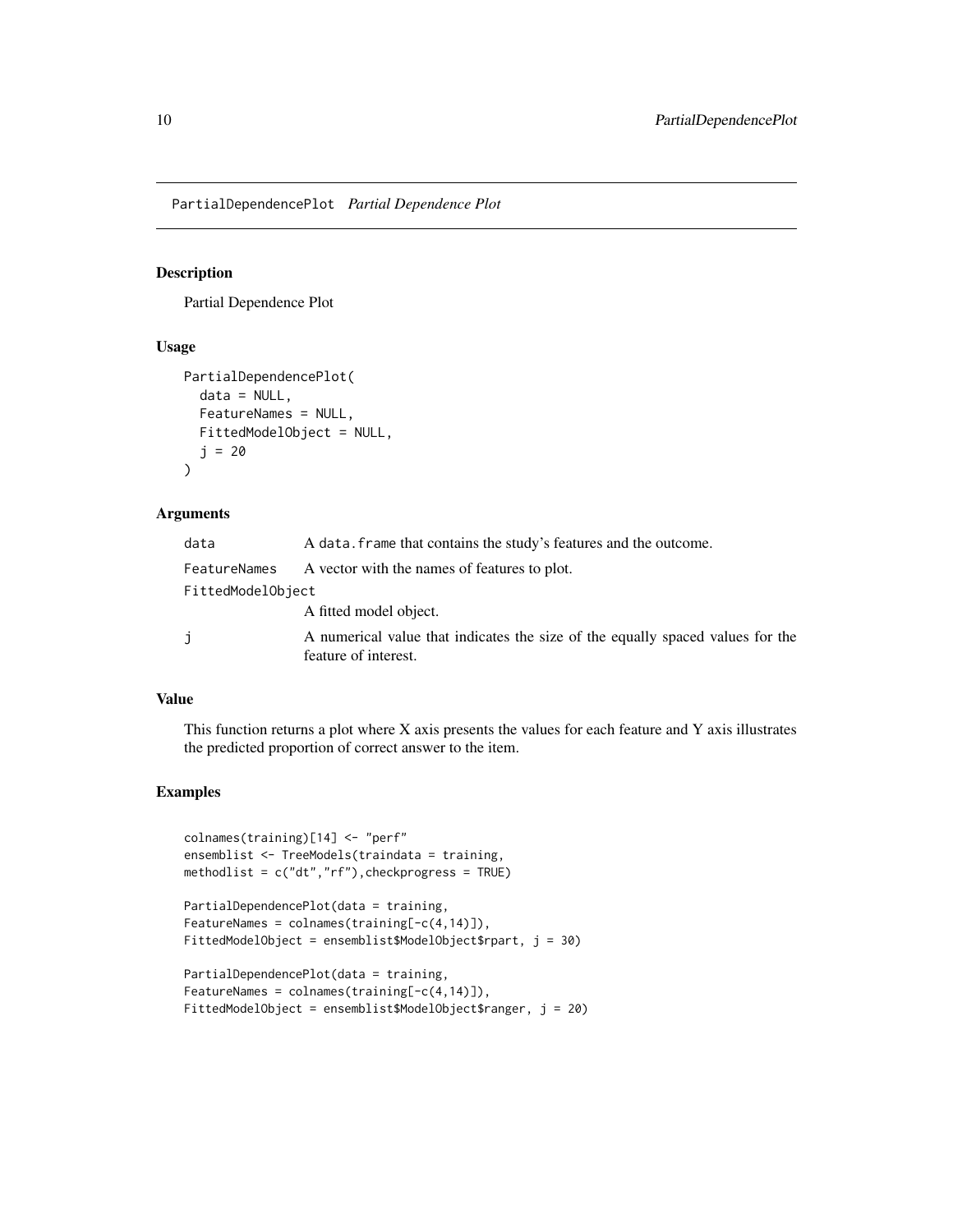<span id="page-10-0"></span>PerformanceMetrics *Report table with the performance metrics for tree-based learning methods*

## Description

Report table with the performance metrics for tree-based learning methods

#### Usage

```
PerformanceMetrics(
  testdata,
  DT = NULL,RF = NULL,GBM = NULL,
  outcome,
  reflevel
)
```
#### Arguments

| testdata  | A test dataset that contains the study's features and the outcome variable. |
|-----------|-----------------------------------------------------------------------------|
| DT        | A fitted decision tree model object                                         |
| <b>RF</b> | A fitted random forest model object                                         |
| GBM       | A fitted gradient boosting model object                                     |
| outcome   | A factor variable with the outcome levels.                                  |
| reflevel  | A character string with the quoted reference level of outcome.              |

## Value

This function returns a data. frame with a table that compares five performance metrics from different tree-based machine learning methods. The metrics are: Accuracy, Kappa, Sensitivity, Specificity, and Precision. The results are derived from the confusionMatrix function from the caret package.

```
colnames(training)[14] <- "perf"
ensemblist <- TreeModels(traindata = training,
methodlist = c("dt", "rf", "gbm"), checkprogress = TRUE)
PerformanceMetrics(testdata = testing, RF = ensemblist$ModelObject$ranger,
outcome = "outcome", reflevel = "correct")
PerformanceMetrics(testdata = testing, RF = ensemblist$ModelObject$ranger,
GBM = ensemblist$ModelObject$gbm,
```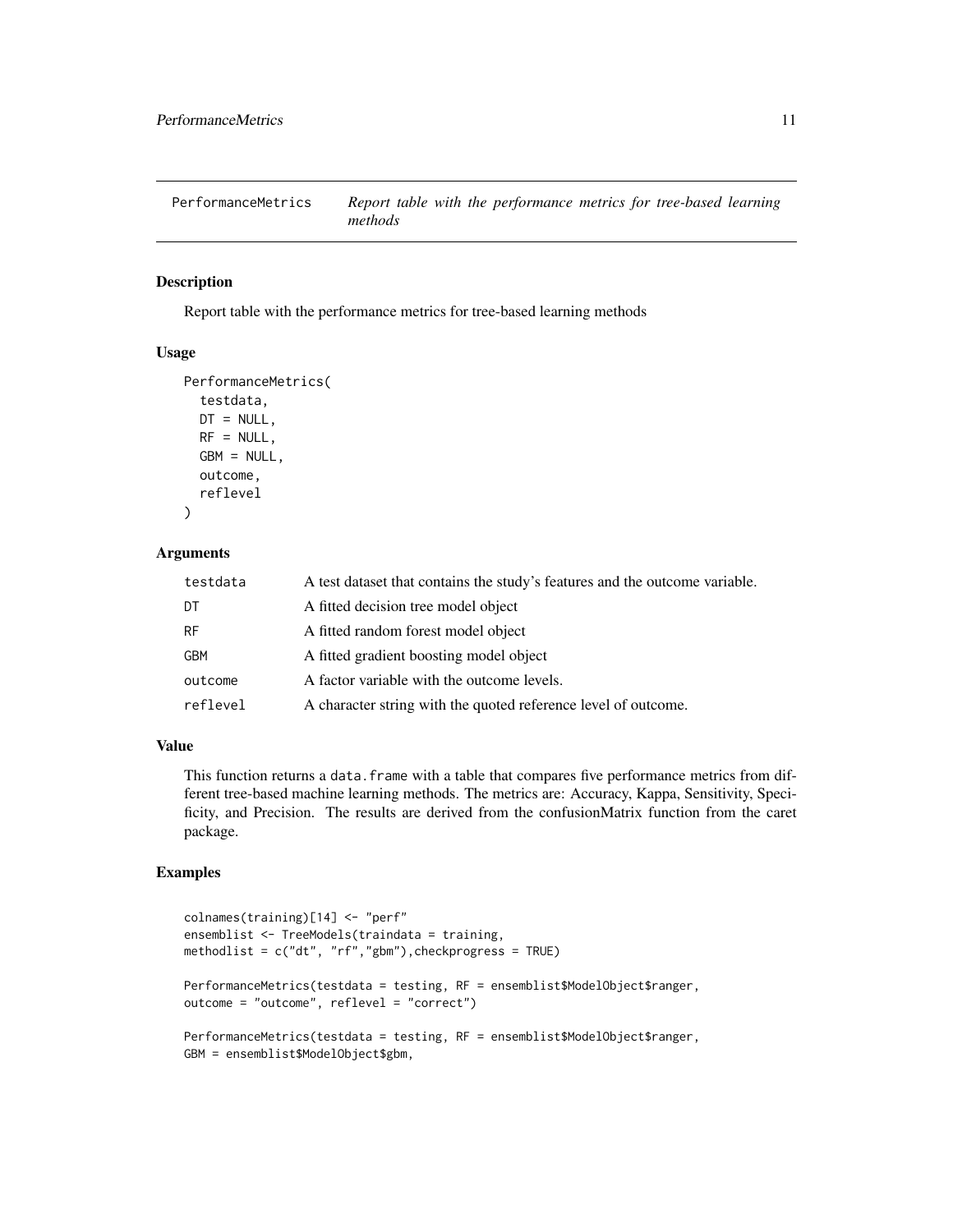```
12 RocPlot
```

```
outcome = "outcome", reflevel = "correct")
PerformanceMetrics(testdata = testing, DT = ensemblist$ModelObject$rpart,
RF = ensemblist$ModelObject$ranger, GBM = ensemblist$ModelObject$gbm,
outcome = "outcome", reflevel = "correct")
```
RocPlot *ROC Curves Plot*

## Description

ROC Curves Plot

#### Usage

RocPlot(ModelObject, testdata, outcome, reflevel)

## Arguments

| ModelObject | An object obtained from TreeModels() or TreeModelsAllSteps() functions. |
|-------------|-------------------------------------------------------------------------|
| testdata    | A testing dataset.                                                      |
| outcome     | A character string with the name of the binary outcome variable.        |
| reflevel    | A character string with the quoted reference level of outcome.          |

## Value

This function returns a plot with ROC curves for the selected tree-based models (i.e., decision tree, random forest, or gradient boosting).

```
colnames(training)[14] <- "perf"
colnames(testing)[14] <- "perf"
ensemblist <- TreeModels(traindata = training,
methodlist = c("dt", "gbm","rf"),checkprogress = TRUE)
RocPlot(ModelObject = ensemblist$ModelObject, testdata = testing,
outcome = "perf", reflevel = "incorrect")
```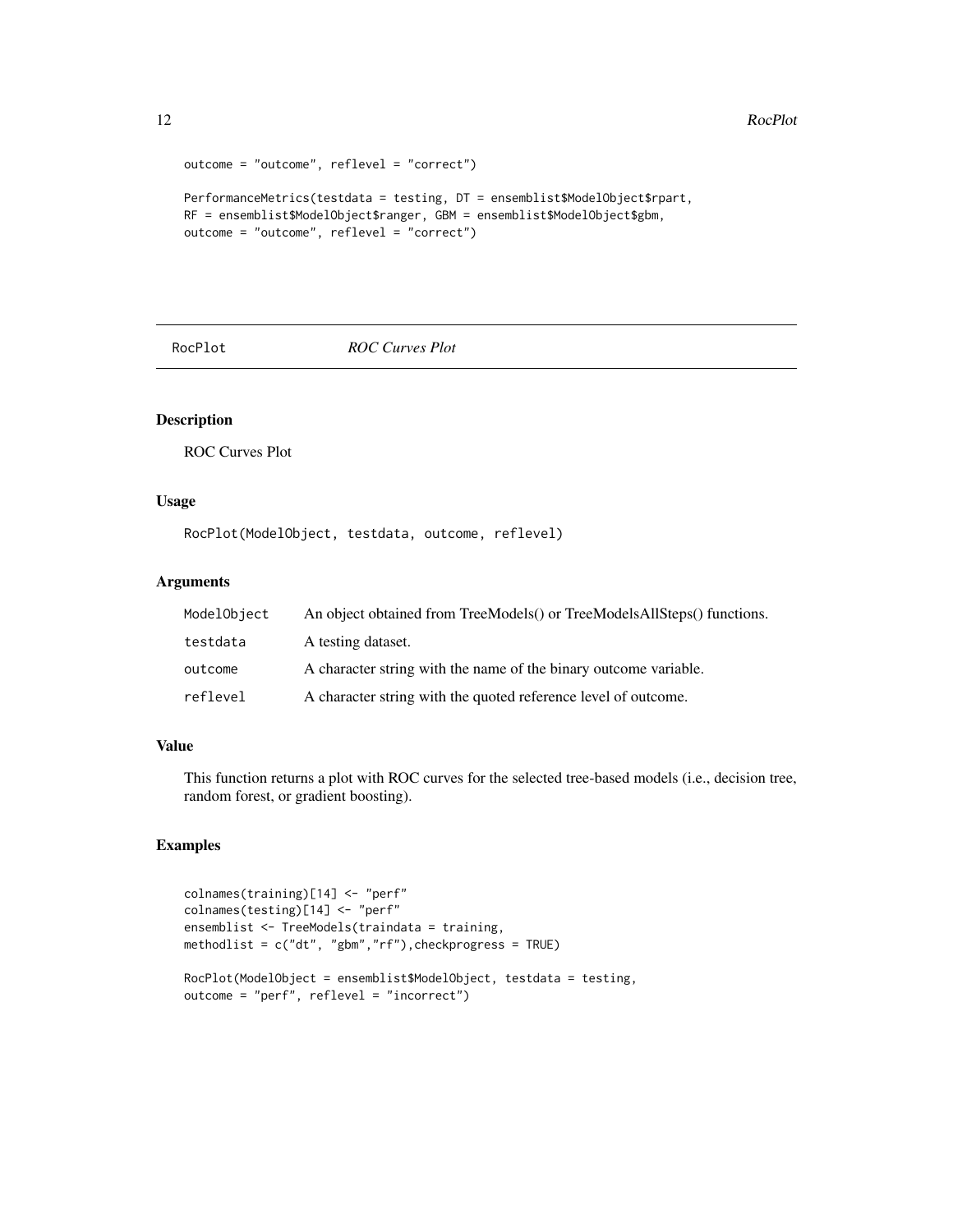<span id="page-12-0"></span>

A testing set partitioned from the cp025q01.wgt dataset with 30

#### Usage

testing

## Format

A data frame with 436 rows and 14 variables.

## Source

<https://www.frontiersin.org/articles/10.3389/fpsyg.2019.02461/full>

training *PISA 2012, CP025, Q01 (selected countries) Training Data Set*

## Description

A training set partitioned from the cp025q01.wgt dataset with 70

## Usage

training

## Format

A data frame with 1020 rows and 14 variables.

#### Source

<https://www.frontiersin.org/articles/10.3389/fpsyg.2019.02461/full>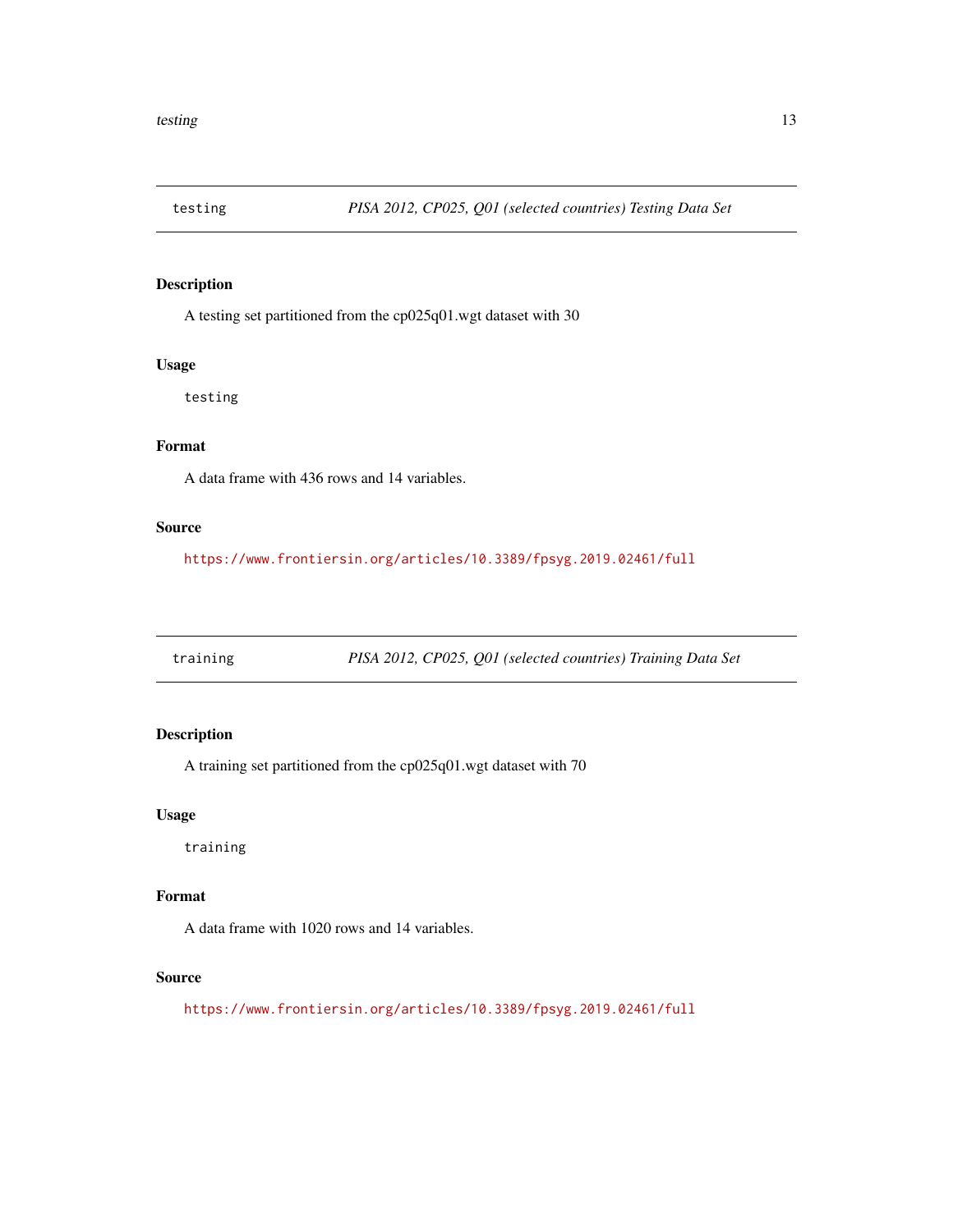<span id="page-13-0"></span>

Tree-based Model Training

## Usage

```
TreeModels(
  traindata = NULL,
  seed = 2022,
  methodlist = c("dt", "rf", "gbm"),
  iternumber = 10,
  dt.gridsearch = NULL,
  rf.gridsearch = NULL,
  gbm.gridsearch = NULL,
  checkprogress = FALSE
)
```
## Arguments

| traindata     | A data. frame with the training data set. Please name the outcome variable as<br>"perf".                               |
|---------------|------------------------------------------------------------------------------------------------------------------------|
| seed          | A numeric value for set seed. It is set to be 2022 by default.                                                         |
| methodlist    | A list of the tree-based methods to model. The default is method is $= c'' dt''$ ,<br>"rf", "gbm").                    |
| iternumber    | Number of resampling iterations/Number of folds for the cross-validation scheme.                                       |
| dt.gridsearch | A data frame of the tuning grid, which allows for specifying parameters for<br>decision tree model.                    |
| rf.gridsearch | A data frame of the tuning grid, which allows for specifying parameters for<br>random forest model.                    |
|               | gbm.gridsearch A data.frame of the tuning grid, which allows for specifying parameters for<br>gradient boosting model. |
| checkprogress | Logical. Print the modeling progress if it is TRUE. The default is FALSE.                                              |

## Details

This function performs the modeling step of a predictive analysis. The selected classifiers are used for modeling the provided training dataset under a cross-validation scheme. Users have the possibility to choose which model they want to compare by specifying it on the methodlist argument. The caretEnsemble package is used in the modeling process to ensure that all models follow the same resampling procedures. ROC is used to select the optimal model for each tree-based method using the largest value. Finally, a summary report is displayed.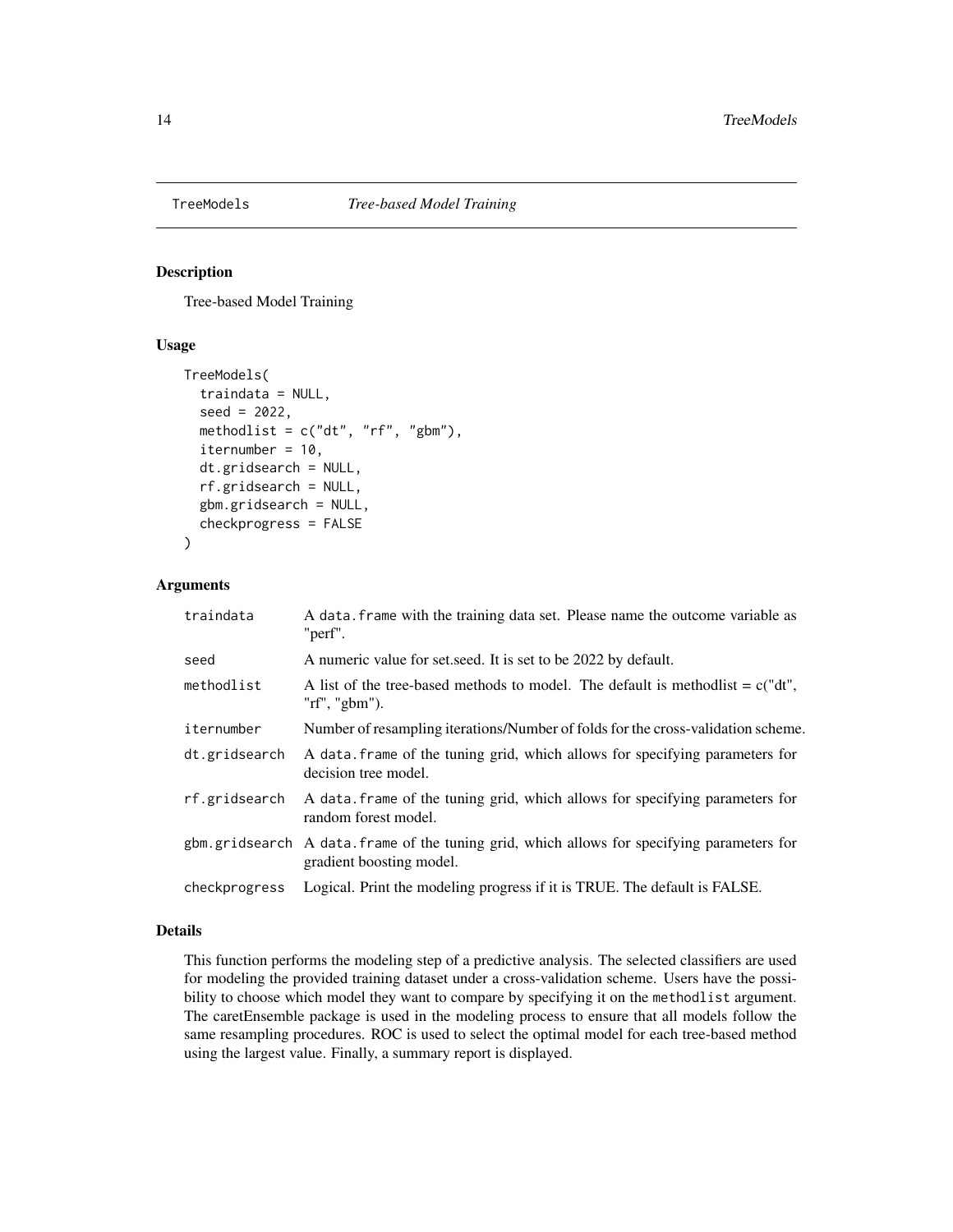## <span id="page-14-0"></span>Value

This function returns two lists:

ModelObject An object with results from selected models

SummaryReport A data.frame with the summary of model parameters. The summary report is shown automatically in the output.

## Examples

```
colnames(training)[14] <- "perf"
ensemblist <- TreeModels(traindata = training,
methodlist = c("rf","gbm","dt"),checkprogress = TRUE)
ensemblist <- TreeModels(traindata = training,
methodlist = c("rf"),rf.gridsearch = data.frame(mtry = 2, split rule = "gini", min-node.size = 1)
```
TreeModelsAllSteps *Data Partition and Tree-based Model Training*

## Description

Data Partition and Tree-based Model Training

#### Usage

```
TreeModelsAllSteps(
  data = NULL,
  proportion = 0.7,
  seed = 2022,
  methodlist = c("dt", "rf", "gbm"),
  iternumber = 10,
  dt.gridsearch = NULL,
  rf.gridsearch = NULL,
  gbm.gridsearch = NULL,
  checkprogress = FALSE
```

```
)
```
#### Arguments

| data       | A data, frame that contains the study's features and the outcome variable. Please<br>name the outcome variable as "perf". |
|------------|---------------------------------------------------------------------------------------------------------------------------|
| proportion | A numeric value for the proportion of data to be put into model training. Default<br>is set to $0.7$ .                    |
| seed       | A numeric value for set seed. It is set to be 2022 by default.                                                            |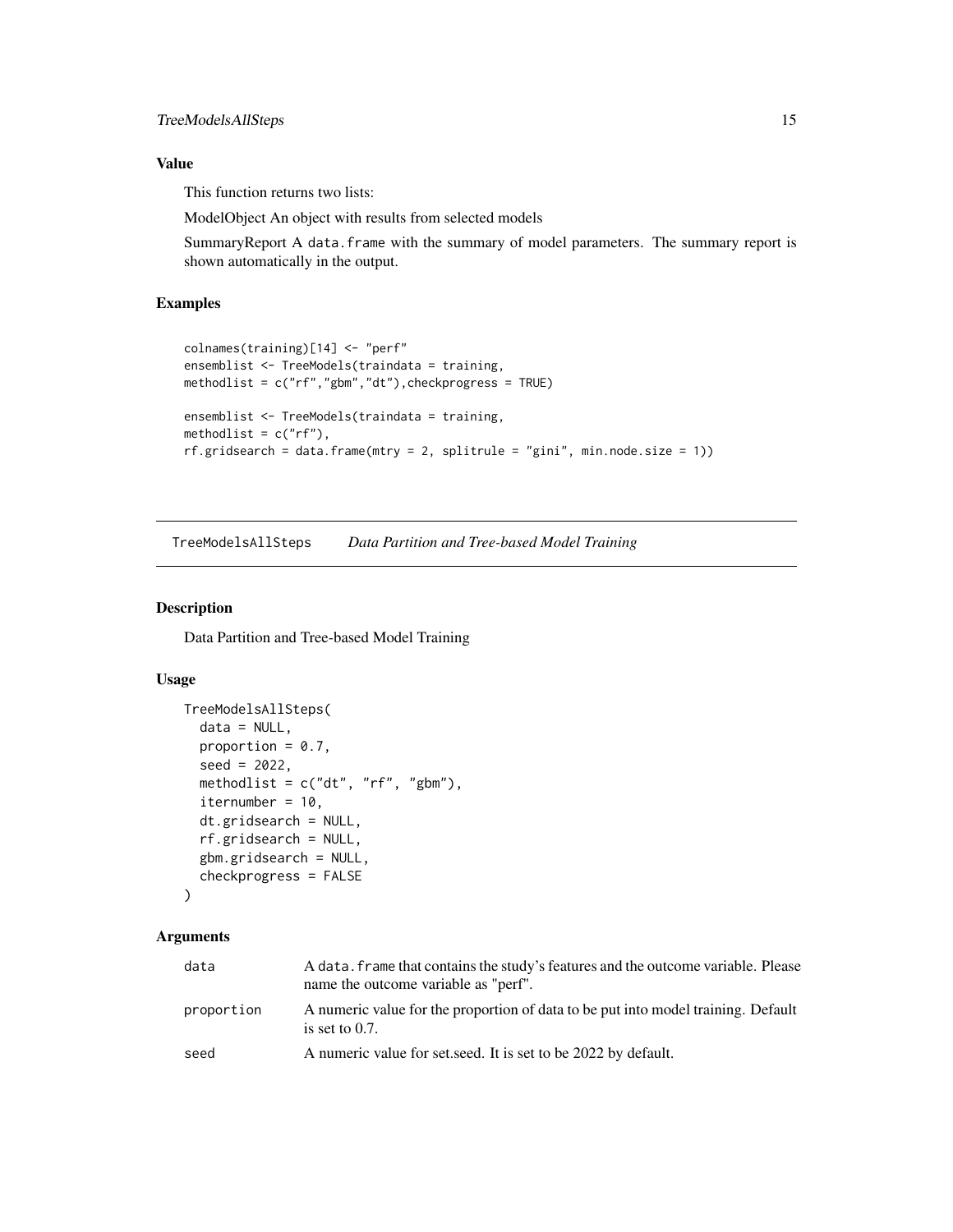| methodlist    | A list of the tree-based methods to model. The default is method is $c("dt",$<br>" $rf$ ", " $gbm$ ").                 |
|---------------|------------------------------------------------------------------------------------------------------------------------|
| iternumber    | A numeric value for the number of resampling iterations/number of folds for the<br>cross-validation scheme.            |
| dt.gridsearch | A data frame of the tuning grid, which allows for specifying parameters for<br>decision tree model.                    |
| rf.gridsearch | A data frame of the tuning grid, which allows for specifying parameters for<br>random forest model.                    |
|               | gbm.gridsearch A data.frame of the tuning grid, which allows for specifying parameters for<br>gradient boosting model. |
| checkprogress | Logical. Print the modeling progress if it is TRUE. The default is FALSE.                                              |

#### Details

This function performs all the steps of a predictive analysis. First, the data is partitioned in the training and testing datasets using a stratified selection by the outcome variable as performed by the createDataPartition function from the caret package. Then, the selected classifiers are used for modeling the training dataset under a cross-validation scheme. Users have the possibility to choose which model they want to compare by specifying it on the methodlist argument. The caretEnsemble package is used in the modeling process to ensure that all models follow the same resampling procedures. ROC is used to select the optimal model for each tree-based method using the largest value. Finally, a summary report is displayed.

#### Value

This function returns three lists:

DataPartition The partitioned datasets: training (cv\_train) and testing (cv\_test).

ModelObject An object with results from selected models

SummaryReport A data.frame with the summary of model parameters. The summary report is shown automatically in the output.

```
cp025q01.wgt <- cp025q01.wgt[,-14]
colnames(cp025q01.wgt)[14] <- "perf"
ensemblist <- TreeModelsAllSteps(data = cp025q01.wgt,
checkprogress = TRUE)
ensemblist <- TreeModelsAllSteps(data = cp025q01.wgt,
methodlist = c("dt", "gbm"), checkprogress = TRUE)
ensemblist <- TreeModelsAllSteps(data = cp025q01.wgt,
methodlist = c("rf"),
rf.gridsearch = data.fname(mtry = 2, split rule = "gini", min-node.size = 1),checkprogress = TRUE)
```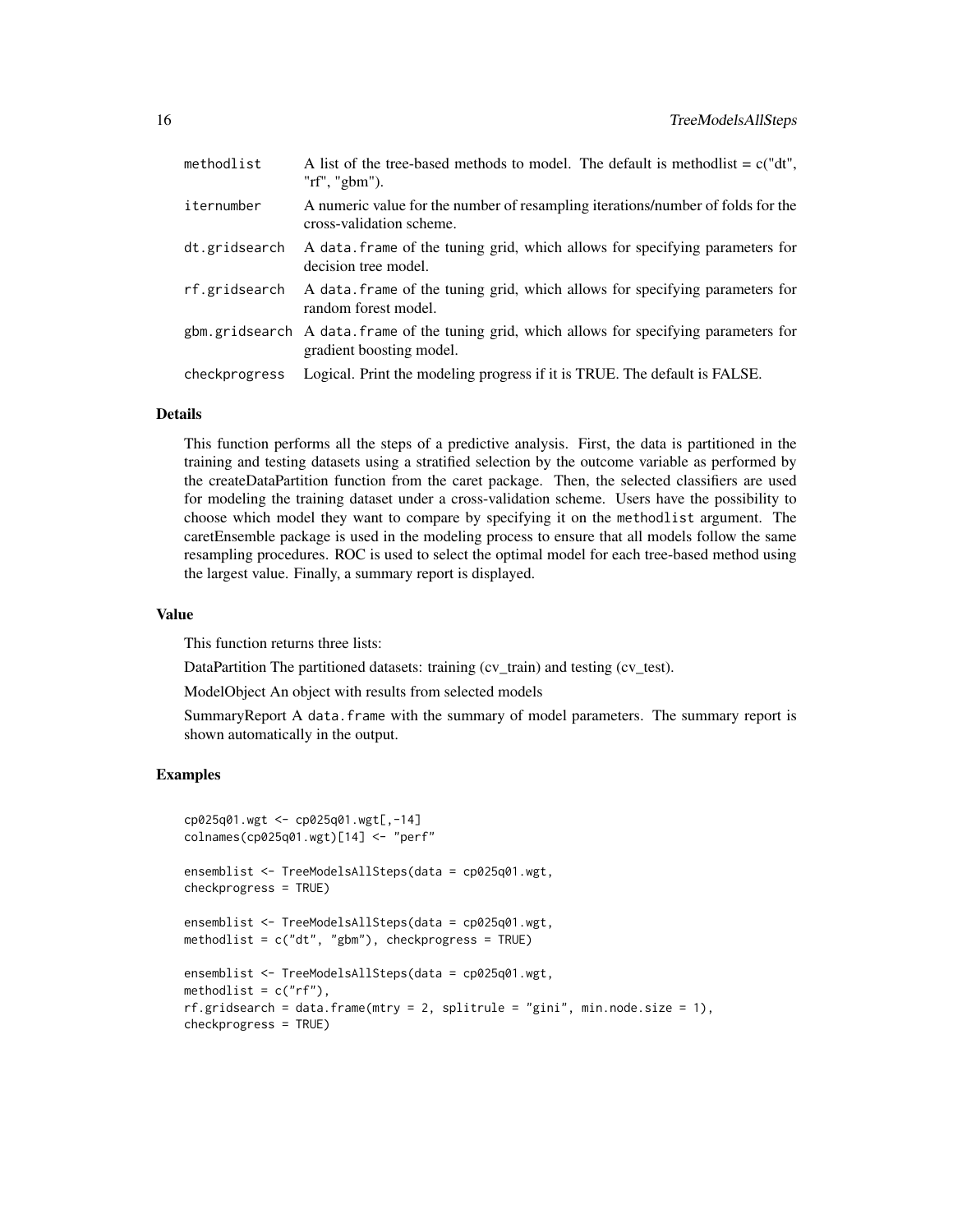<span id="page-16-0"></span>VariableImportancePlot

*Barplot comparing the feature importance across different learning methods.*

#### Description

Barplot comparing the feature importance across different learning methods.

#### Usage

```
VariableImportancePlot(DT = NULL, RF = NULL, GBM = NULL)
```
#### Arguments

| DT  | A fitted decision tree model object     |
|-----|-----------------------------------------|
| RF  | A fitted random forest model object     |
| GBM | A fitted gradient boosting model object |

#### Value

This function returns a barplot that compares the standardized feature importance across different tree-based machine learning methods. These measures are computed via the caret package.

```
library(gbm)
colnames(training)[14] <- "perf"
ensemblist <- TreeModels(traindata = training,
methodlist = c("dt", "rf", "gbm"), checkprogress = TRUE)
VariableImportancePlot(DT = ensemblist$ModelObject$rpart,
RF = ensemblist$ModelObject$ranger,GBM = ensemblist$ModelObject$gbm)
VariableImportancePlot(RF = ensemblist$ModelObject$ranger,
GBM = ensemblist$ModelObject$gbm)
VariableImportancePlot(DT = ensemblist$ModelObject$rpart)
```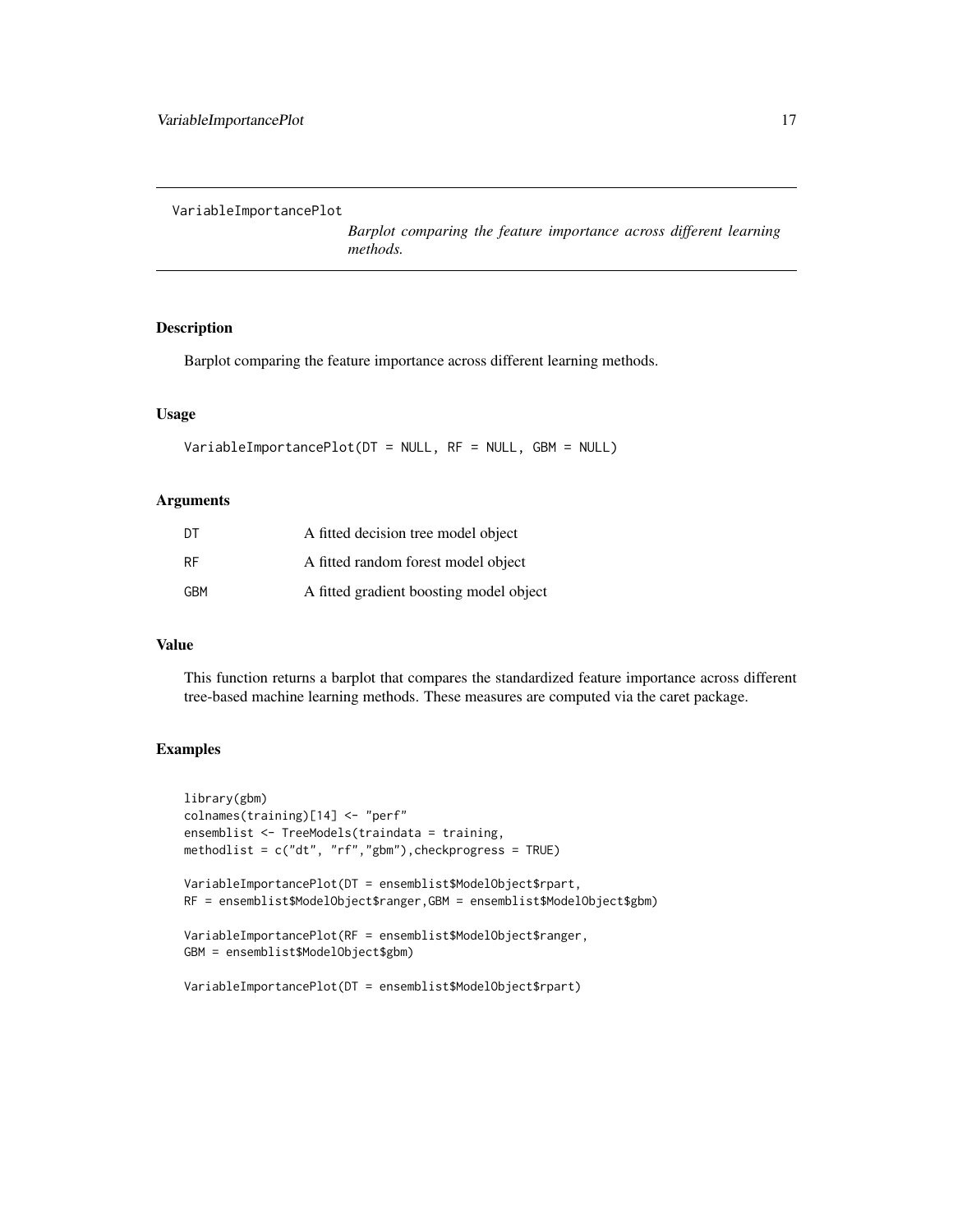```
VariableImportanceTable
```
*Table comparing the feature importance for tree-based learning methods.*

#### Description

Table comparing the feature importance for tree-based learning methods.

### Usage

VariableImportanceTable(DT = NULL, RF = NULL, GBM = NULL)

## Arguments

| DT        | A fitted decision tree model object     |
|-----------|-----------------------------------------|
| <b>RF</b> | A fitted random forest model object     |
| GBM       | A fitted gradient boosting model object |

## Value

This function returns a data frame that compares the feature importance from different tree-based machine learning methods. These measures are computed via the caret package.

```
library(gbm)
colnames(training)[14] <- "perf"
ensemblist <- TreeModels(traindata = training,
methodlist = c("dt", "rf","gbm"),checkprogress = TRUE)
VariableImportanceTable(DT = ensemblist$ModelObject$rpart,
RF = ensemblist$ModelObject$ranger,GBM = ensemblist$ModelObject$gbm)
VariableImportanceTable(DT = ensemblist$ModelObject$rpart,
RF = ensemblist$ModelObject$ranger)
VariableImportanceTable(DT = ensemblist$ModelObject$rpart)
```